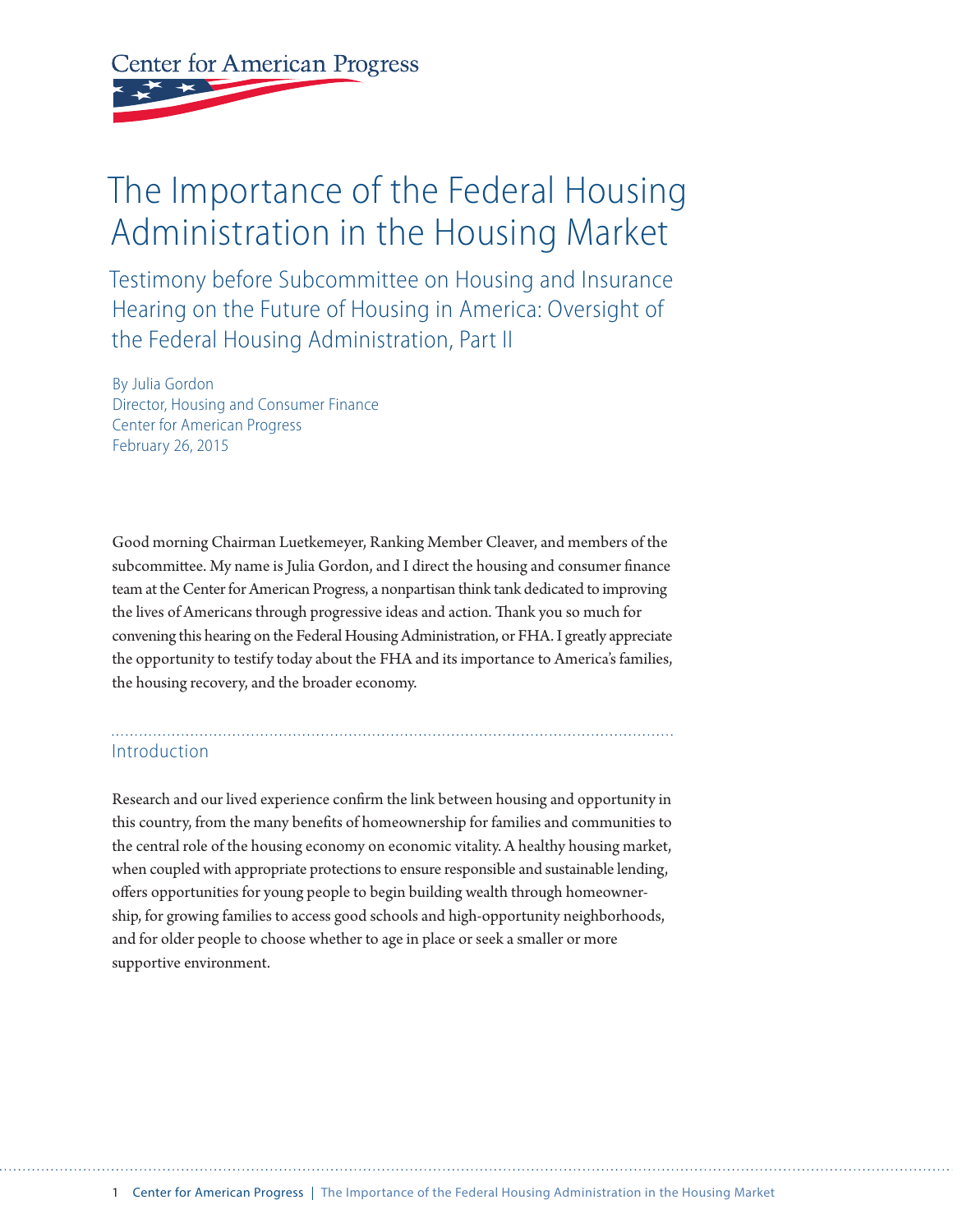Yet at present, the nation's housing recovery is neither strong nor equitably distributed. Not only has the national mortgage market shrunk significantly, but many communities, especially communities of color, lag far behind non-Hispanic white communities, and hard-hit neighborhoods continue to suffer the ongoing effects of multiple foreclosures, negative equity, vacant homes, and blight. We have turned back the clock nearly 20 years on homeownership rates, and rental costs are soaring relative to incomes.<sup>1</sup>

Consequently, the Federal Housing Administration is now more important to the country than ever. Established in 1934 to promote long-term stability in the U.S. housing market after the foreclosure crisis that occurred during the Great Depression, FHA reinvented housing finance by demonstrating that long-term, fixed-rate mortgages could help middleclass families build long-term economic security even through uncertain economic times and that lenders could extend credit to a broad population on fair terms with good economic results.<sup>2</sup> In the 80 years since, FHA has helped more than 40 million creditworthy families realize the benefits of homeownership.<sup>3</sup>

Since that time, FHA's role has evolved. First, the agency focuses on facilitating homeownership for creditworthy borrowers who would otherwise have difficulty putting together a 20 percent down payment, such as first-time homebuyers and homebuyers of color. To accomplish this goal, FHA doesn't lend directly to homebuyers. Rather, it insures loans made by private lenders that meet strict size guidelines and underwriting standards. To fund this insurance, the agency charges both upfront and annual fees, the cost of which the borrowers cover themselves.

Second, FHA keeps mortgage credit flowing during business cycle downturns when private investors retreat. This so-called countercyclical role proved to be of critical importance in preventing a much more severe collapse of the housing market after the 2008 financial crisis. While playing this role severely strained the agency's finances, a combination of strong management, critical policy changes, and overall improvement in the housing market—in part due to FHA lending—has put the agency on track to fully replenish its capital reserve fund within the next two years.

Going forward, FHA should continue to assisting first-time and low-wealth borrowers, provide stability in the mortgage market, and maintain the insurance fund's financial integrity. While Congress should provide necessary oversight to ensure FHA is pursuing this mission in a responsible fashion, FHA needs the authority and latitude to make certain business judgments within the congressionally mandated framework.

In this testimony, I will discuss the work of today's FHA, the state of FHA's finances, and several improvements that FHA can make to further its mission of supporting homeownership while strengthening its financial position.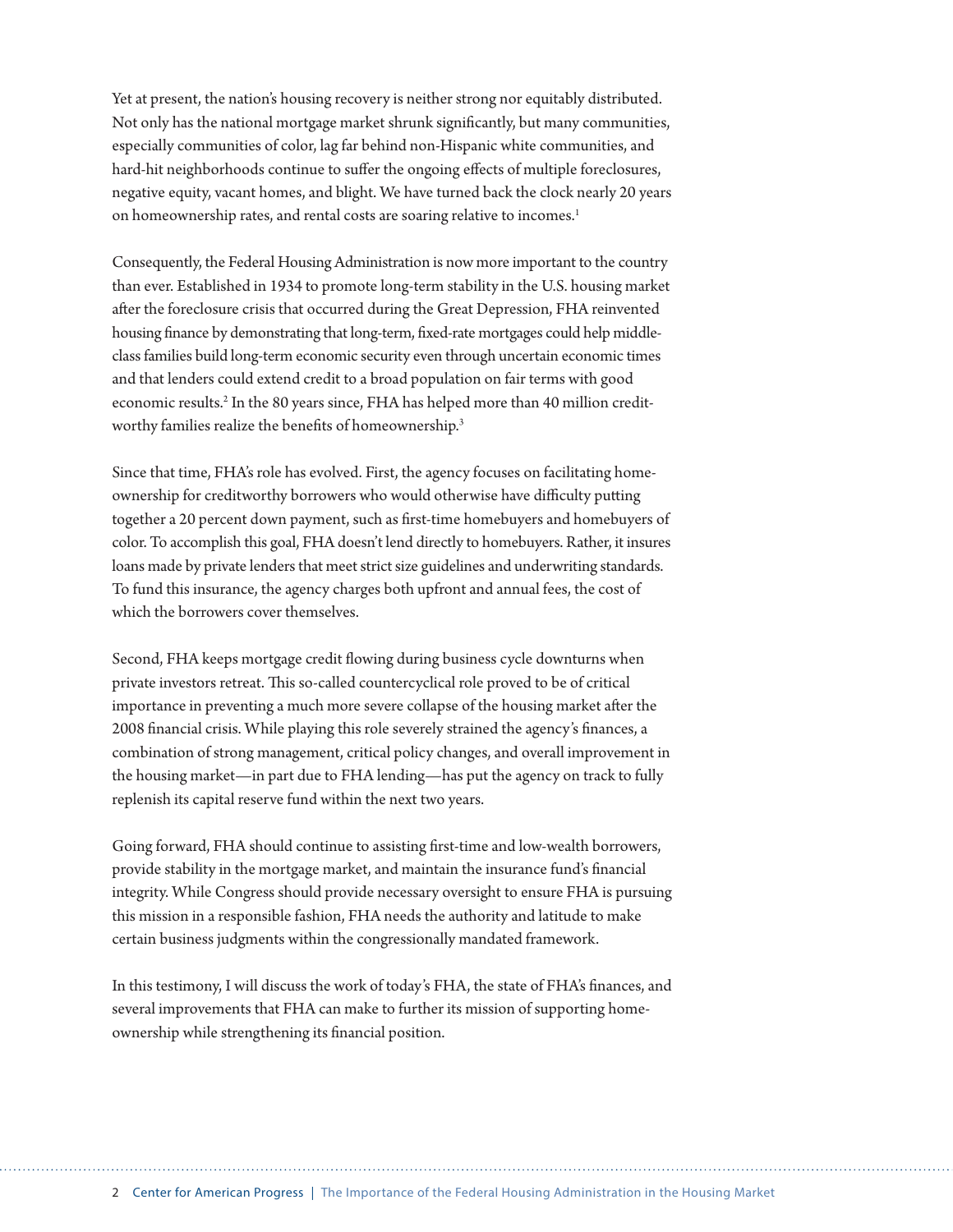I. FHA Today: Providing America's families with safe and sustainable loans and supporting the housing market through the business cycle

FHA's most recent books of business will likely perform better than any books of business in the agency's history, yet FHA's critics continue to insist that FHA engages in risky, predatory lending. A review of the agency's policies and processes demonstrates that today's FHA supports loans are safe, sustainable, and appropriate for the communities they serve.

#### Providing America's families with safe and sustainable loans

Even in the run-up to the crisis, FHA *never* insured the type of dangerous, poorly underwritten loans that triggered the financial crisis. The predatory loans securitized by Wall Street during the boom were hybrid adjustable rate mortgages, interest-only loans, and so-called "pick-a-pay" loans that featured extremely low teaser rates with steep resets, prepayment penalties that extended beyond the loan reset dates, and numerous other confusing features. The sudden increases in monthly payments required borrowers to refinance repeatedly, generating impressive fees for brokers but stripping borrower equity. Additionally, mortgage brokers got paid more to put borrowers in loans at higher rates than they qualified for, to lock borrowers into those loans with prepayment penalties, and to encourage borrowers to choose products that required little or no income documentation<sup>4</sup>

Contrast those toxic loans to FHA loans, the vast majority of which are "plain vanilla," long-term, fixed-rate mortgages with no resets and no prepayment penalties; unlike most private mortgages, most FHA mortgages are even assumable. The agency has always required full underwriting and documentation: a key reason that FHA lost so much market share to private label securitization was that brokers and real estate agents wanted to avoid the paperwork involved in processing an FHA loan.<sup>5</sup>

That is not to say that FHA has never engaged in discriminatory and risky practices. Early in its history, FHA engaged in "redlining," which meant refusing to insure loans made in communities of color, which denied African Americans and other minorities the opportunity to build the wealth that helped so many white families enter America's growing middle class after World War II.<sup>6</sup> The Fair Housing Act of 1968 prohibited this practice, and after continued struggles with discriminatory pricing and fraud, including shoddy underwriting and inflated appraisals,7 FHA has now become not just a reliable source of credit for communities of color, but in many ways, the only reliable source.

Another risky practice was instituted during the housing boom, when FHA offered a program of seller-funded down payment assistance in which nonprofit groups funded primarily by home builders provided borrowers with down payment assistance. Unfortunately, the incentives in this program were not properly aligned, leading some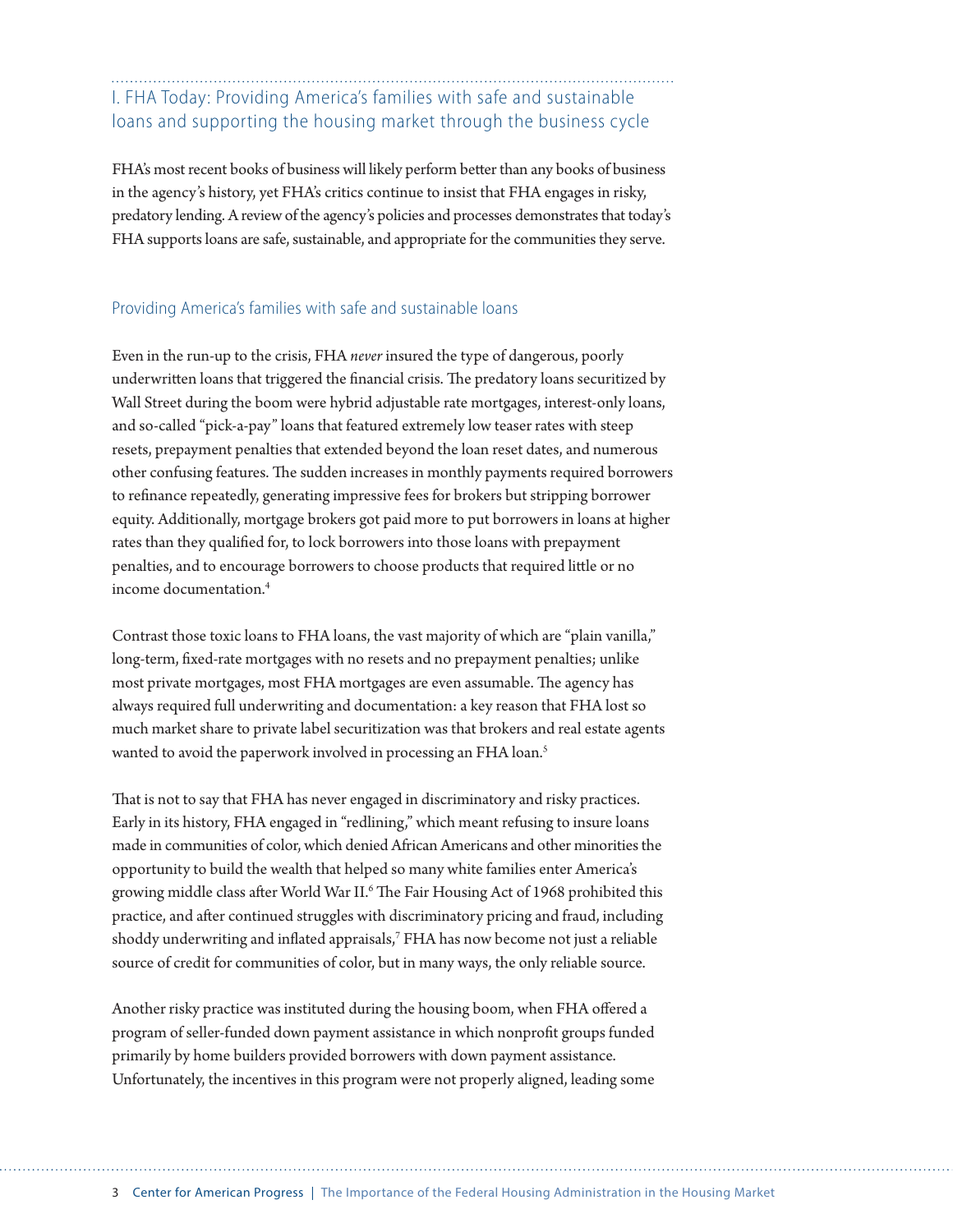builders to inflate the prices on these loans, which resulted in many borrowers being underwater on their mortgages from day one. This program performed extremely poorly during the crisis; in fact, it contributed so heavily to FHA losses that had these loans not been made, FHA would have nearly reached its 2 percent capital ratio by now.<sup>8</sup> For years, FHA wanted to end the seller-funded down payment assistance program, but Congress prevented them from doing so until 2008, and the change did not take effect until the second fiscal quarter of 2009.

Another excessively risky program was the FHA reverse mortgage program, enabled by a change to the law signed by President Ronald Reagan in 1987.<sup>9</sup> This program offered a product that was potentially helpful for some seniors, but it carried far too few consumer protections for something so confusing and potentially damaging, and seniors using the program became a target for those selling fraudulent or inappropriate financial products.

However, since 2008, FHA has eliminated the seller-funded down payment program, significantly overhauled the reverse mortgage program, and instituted numerous other changes to protect taxpayers, strengthen FHA's risk management, and ensure borrowers are put into high-quality mortgages in which they will succeed.

Most importantly, to protect consumers and reduce risk-layering, FHA now specifies a minimum credit score, requires a much higher down payment for borrowers with credit scores below 580, and requires manual underwriting for any borrower with a credit score under 620 and a debt-to-income ratio of more than 43 percent, a practice that results in safer loans because borrowers must demonstrate compensating factors.

Contrary to some statements made in this committee recently,<sup>10</sup> FHA loans all must conform to the Dodd-Frank Act's mortgage rules that require lenders to assess a borrower's ability to repay before making a mortgage. Dodd-Frank also required FHA to develop its own qualified mortgage, or QM, standard, which is very similar to the standard established by the Consumer Financial Protection Bureau for the private market, and the agency finalized that standard in December 2013.11 Loans made under all of these policies will have an extremely high chance of success.

Also, to rebuild the fund and to align risk with pricing, FHA has increased its annual mortgage insurance premium significantly; even after the recent decrease announced in January by President Barack Obama, the annual fee is still 50 percent more than it was in 2008.12 It has also raised its upfront insurance fee by 75 percent and required that premiums be paid for the life of their loan rather than being cancellable when the loan reaches a 78 percent loan-to-value ratio.<sup>13</sup>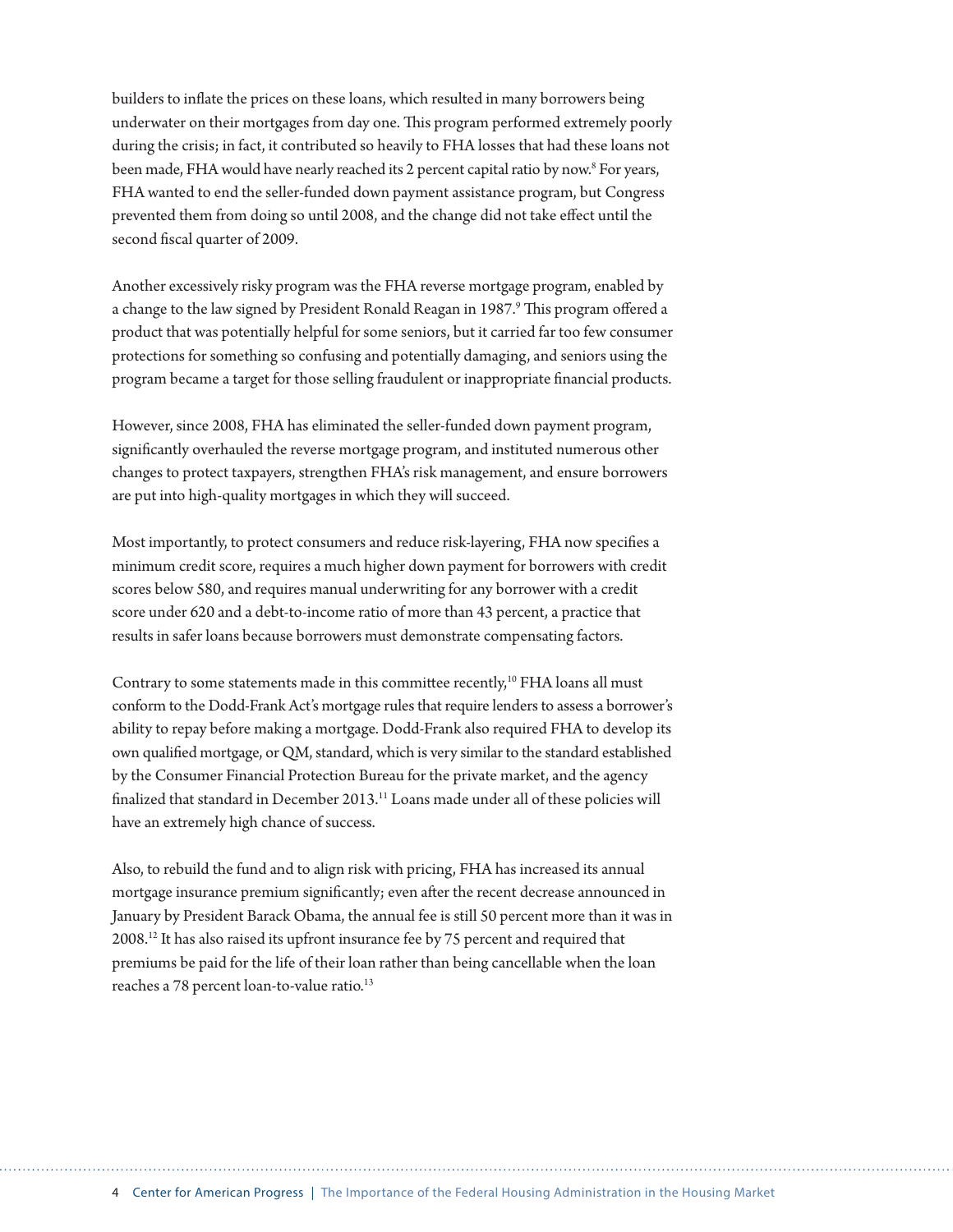Other important changes include the following:

- FHA has improved its loss mitigation processes, which simultaneously provide troubled borrowers with expanded opportunities to avoid foreclosure and also result in lower losses for the fund.
- FHA has also increased the number of individual pre-foreclosure sales—or short sales and is selling thousands more properties pre-foreclosure through bulk auctions, a program known as the Distressed Asset Stabilization Program, or DASP. Selling loans before foreclosure allows FHA to avoid taking possession of the property, saving significant money on maintenance and marketing costs for houses that it took possession of after foreclosure. FHA estimates that the DASP alone has reduced losses by an estimated \$3 billion over the past two years.<sup>14</sup> These policy changes, alongside improving home prices, has meant that recoveries on insurance claims have increased 68 percent since their lowest level.<sup>15</sup>
- FHA is improving its Quality Assurance Taxonomy, which provides improved definitions of loan manufactured defects. This project aims to improve the quality of loans that FHA insures while also providing lenders with more certainty about what loans FHA will force them to buy back due to their errors or fraud. FHA is also working to increase clarity for lenders by consolidating its disparate pieces of guidance into a single source.
- HUD has also heightened its enforcement of FHA lenders, terminating relationships with lenders who violate its requirements and generating millions of dollars in penalties from lenders who violate HUD rules.<sup>16</sup>
- FHA has made important changes to its reverse mortgage program, limiting both the upfront and overall equity that is available to borrowers, requiring that these lenders assess a borrower's ability to pay taxes, insurance, and other property expenses or escrow for these funds for the borrower, and requiring customers to obtain housing counseling before obtaining a reverse mortgage.
- FHA has created an Office of Risk Management, imposed higher minimum net-worth requirements for lenders to mitigate counterparty risk, and updated appraisal standards.

Despite its safe and sustainable loans and greatly improved business processes, critics continue to attack FHA's basic business model. Some critics simply oppose low down payment lending, mistakenly believing that low down payments were what led to the housing crisis. Yet properly underwritten, low down payment mortgages with long-term, fixed interest rates have performed well even throughout the Great Recession.<sup>17</sup> The predatory mortgages that brought down Wall Street's house of cards sometimes included low down payments, but they also layered multiple risks—such as exploding interest rates, exorbitant fees, and steep prepayment penalties—with little or no underwriting. Most of these practices are now prohibited by the Dodd-Frank mortgage rules.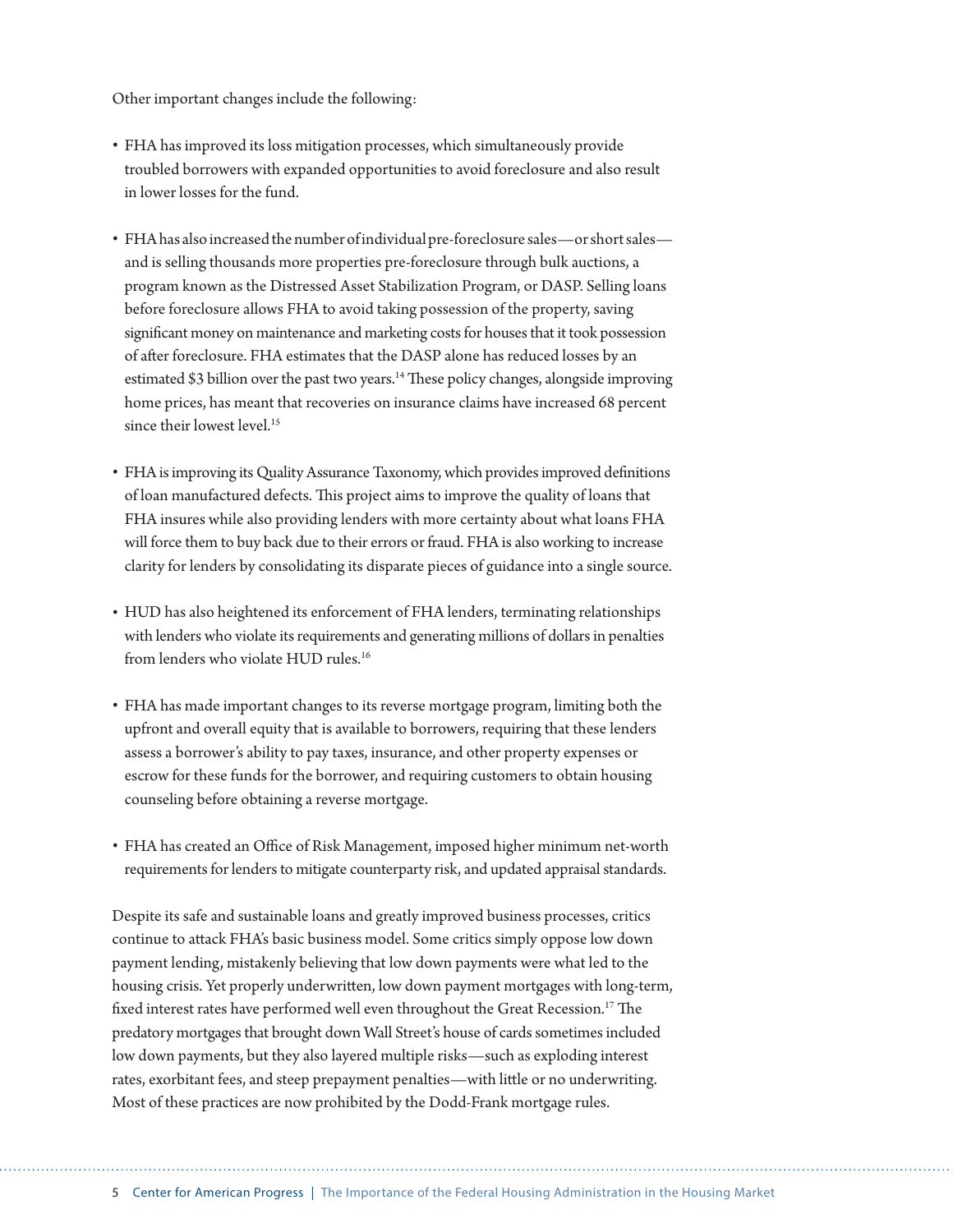Other critics portray FHA as a destabilizing force in communities, such as the December 2012 American Enterprise Institute report written by Ed Pinto titled "How the FHA Hurts Working-Class Families and Communities."18 In this report, Pinto presents a correlation between FHA and high foreclosure rates in distressed communities as if to imply that the FHA is responsible for the high foreclosure rate. Yet the concentration of FHA loans and the high rates in these communities are largely a result of the unsustainable private subprime mortgages pushed in these communities during the housing bubble. FHA was one of the only lenders supporting the housing market in these distressed communities at the height of the foreclosure crisis because most private lenders had fled the credit risk of such neighborhoods; in other words, FHA's presence was not a cause but a consequence of the neighborhood's financial distress. Had FHA followed Pinto's ill-supported advice and refrained from lending in distressed neighborhoods, many of the neighborhoods that are now entering a recovery period likely would have been lost for good.

What's more, the report relies on data from the 2009–2010 book years, just months after the government bailed out the nation's major financial institutions, Fannie Mae and Freddie Mac entered conservatorship, credit markets froze, unemployment spiked, and housing prices were in free fall. Additionally, the 2009 book also still includes a sizable chunk of seller-financed down payment assistance loans.

That said, Pinto's report raises important questions that it will be worth continuing to discuss, especially how to encourage the conventional market to lend to qualified borrowers in underserved communities and populations to promote competition and avoid unnecessary concentration of FHA loans.

#### Supporting the housing market through the business cycle

The past two decades have been a time of great volatility and challenge for FHA, and its performance over this period has proven its critical role in America's mortgage market.

Beginning in the 1990s, with the emergence of new mortgage products bundled by Wall Street investment firms into private mortgage-backed securities, the mortgage market underwent a historical shift. The new lending featured products with dangerous loan terms such as steep rate resets, prepayment penalties, and negative amortization, and underwriting ranged from poor to nonexistent.<sup>19</sup> Yet because teaser rates and other pricing gimmicks made these loans appear more attractive and because mortgage brokers needed to do less paperwork and were offered better compensation for pushing these loans,<sup>20</sup> many borrowers who would have qualified for prime conventional or FHA loans ended up in these dangerous subprime loans instead.<sup>21</sup>

As private subprime lending gained market share for low down payment borrowers during this period, FHA's market share plummeted. In 2001, the Federal Housing Administration insured 14 percent of home-purchase loans; by 2006, that number had decreased to less than 4 percent.<sup>22</sup> Some lenders expressed concern about FHA's very survival.<sup>23</sup>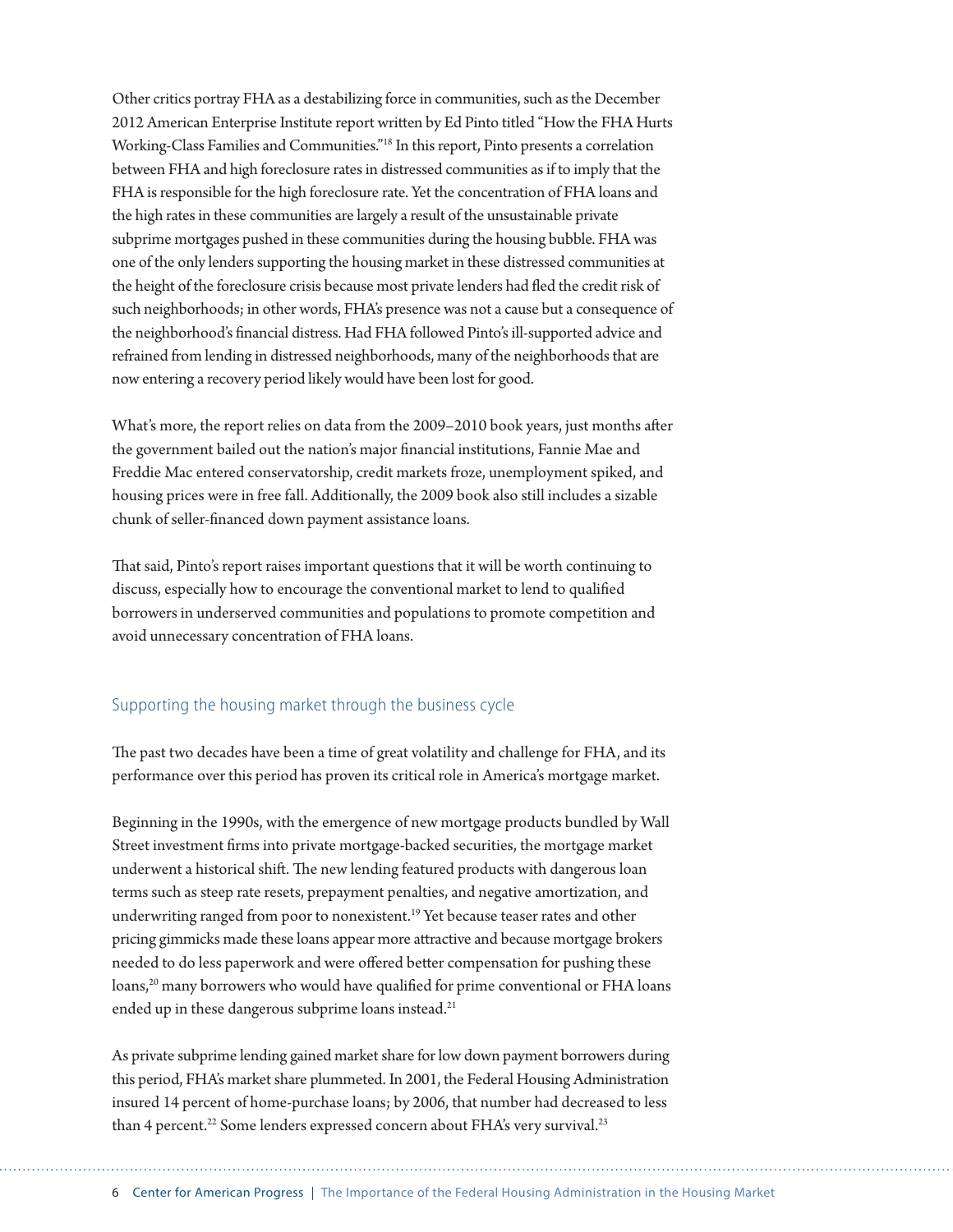When the bubble fueled by this unsustainable lending finally burst in a flood of delinquencies, defaults, and foreclosures, the housing market teetered on the edge of collapse. The Wall Street firms that had fueled the private label securitization stopped providing capital, banks and thrifts pulled back, and subprime and nontraditional lending essentially came to a halt. Fannie Mae and Freddie Mac were placed under conservatorship when their capital proved inadequate, and they both imposed new fees, including steep risk-based pricing that significantly limited the ability of the mortgage giants to serve any but the most pristine borrowers. Private mortgage insurer, or PMI, activity plummeted,<sup>24</sup> with some PMI companies failing and regulators taking over others.<sup>25</sup> For many lenders and borrowers, FHA was the only place to turn. (see Figures 1 and 2)

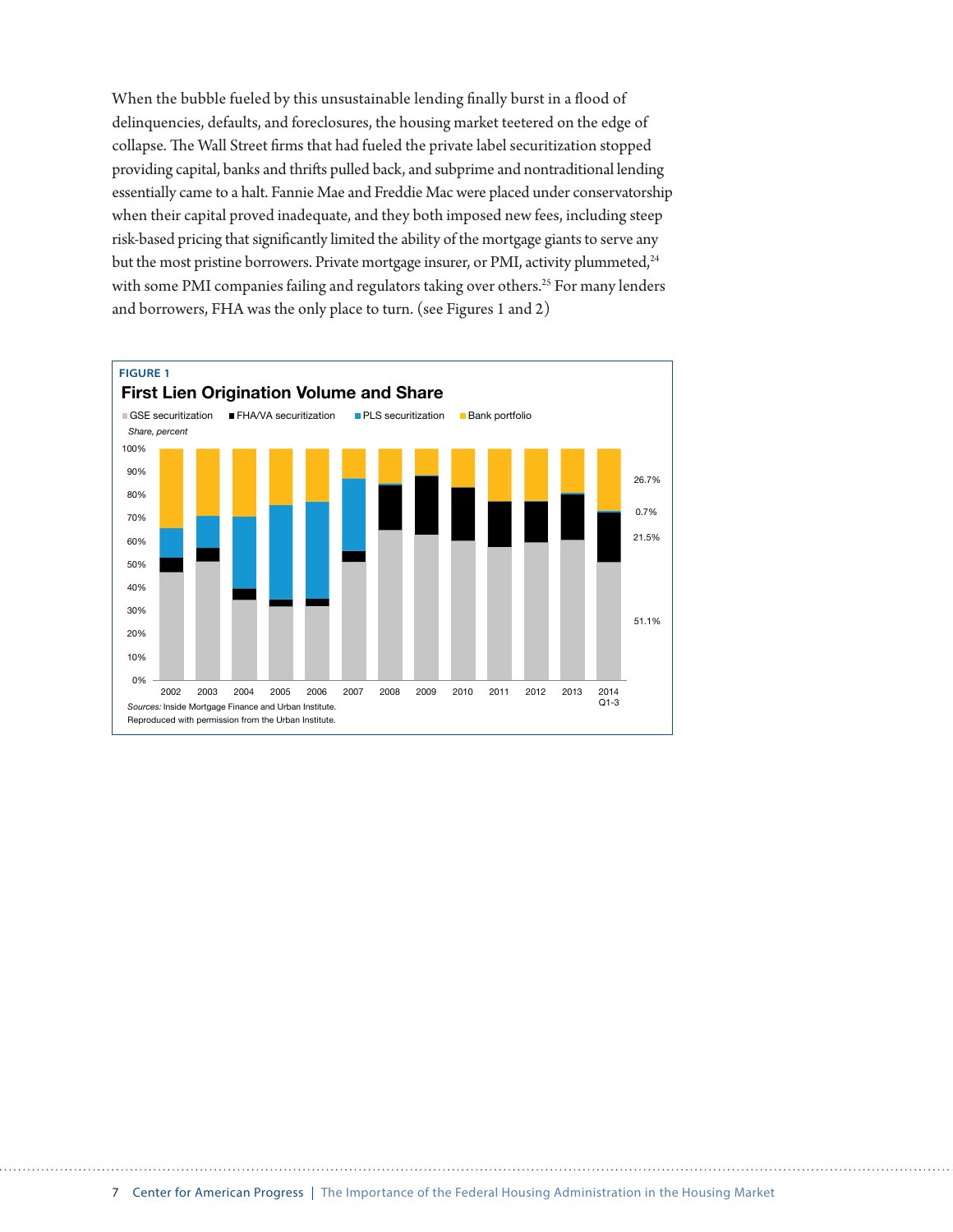

Moody's Analytics estimated that if FHA had not been available to fill this gap, mortgage interest rates would have more than doubled, new housing construction would have plunged by more than 60 percent; new and existing home sales would have dropped by more than one-third; and home prices would have fallen twice as far as they did.<sup>26</sup> The analysis suggests that a second collapse in the housing market could have sent the U.S. economy into a double-dip recession, causing the economy to shed another 3 million jobs and the unemployment rate to rise an additional 1.6 percent.<sup>27</sup> We can only imagine what this additional damage would have meant for losses and taxpayer costs at Fannie Mae and Freddie Mac, as well as other large financial institutions involved in the mortgage market.

Without FHA, the mortgage market would still be in far worse shape than it is. Since stepping into the breach in 2008, FHA has backed more than 5.5 million homepurchase loans and helped another 3.5 million families lower their monthly payments by refinancing.<sup>28</sup>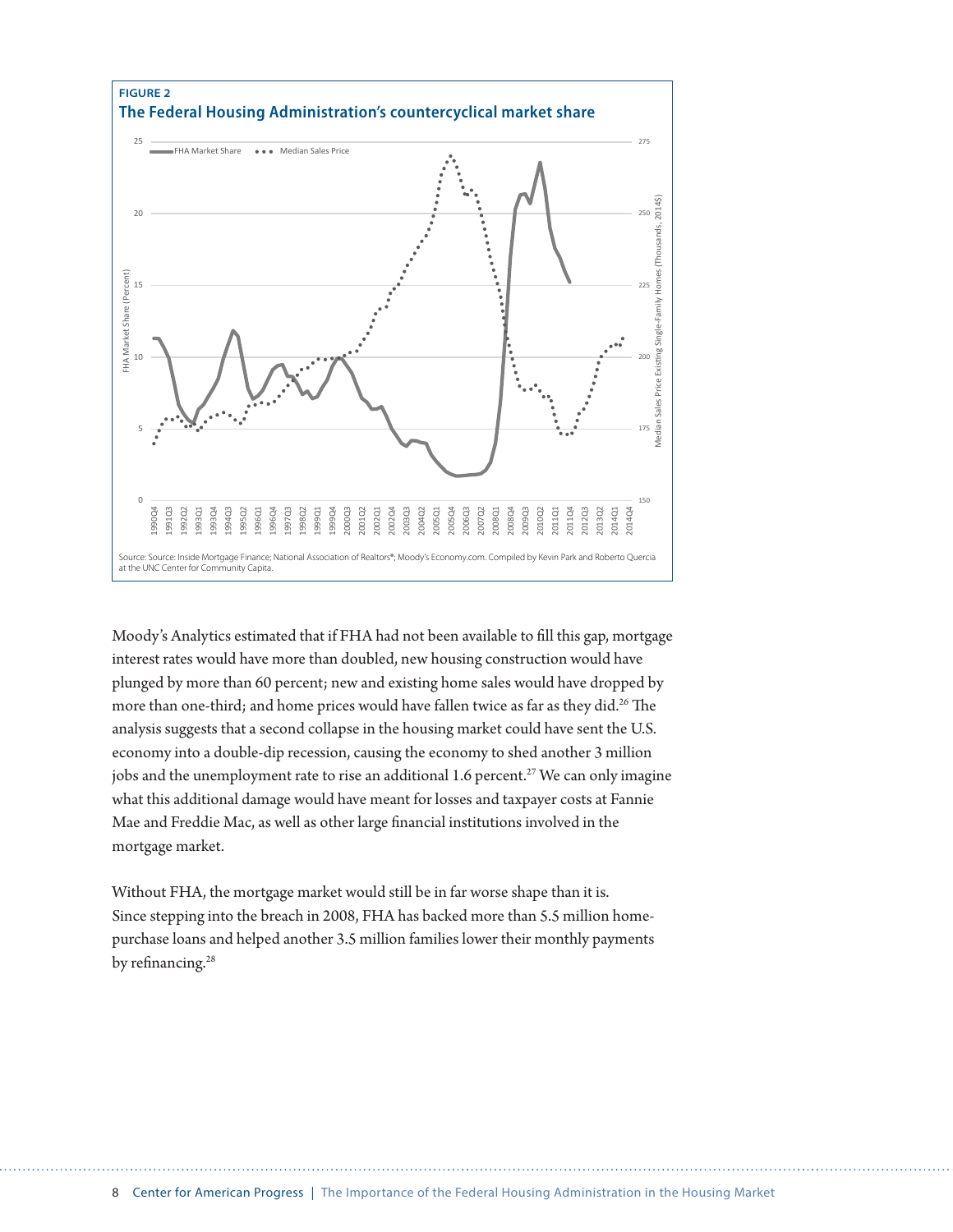Equally important is the composition of FHA borrowers. In 2014, 81 percent of FHA endorsements in 2014 were for first-time homebuyers.<sup>29</sup> (see Figure 3)



Moreover, in 2014 more than three-quarters of FHA's endorsements $30$  were for homepurchase loans, whereas only half of Fannie Mae and Freddie Mac originations were for home-purchase loans.31 In 2013, although FHA only constituted about one-fifth of the overall market,<sup>32</sup> it backed *almost half* of the home-purchase mortgages obtained by African Americans and Latino homebuyers.<sup>33</sup>

Even as the economy recovers, first-time homebuyers and other lower-wealth households still cannot access conventional loans, yet their participation remains critical to the health of the mortgage market. Right now, for a conventional home-purchase mortgage, the average FICO score is 752, while for FHA, is it closer to 680—still much tighter than historical norms, but more accessible to the typical household (nationally, the median credit score is 711).34 Additionally, homeownership rates for young people—ages 25 to 34—are among the lowest in decades<sup>35</sup> at a time when it is most important to have new households entering the market. The Bipartisan Policy Center estimates that Echo Boomers—those born between 1981 and 1995—will drive 75 percent to 80 percent of owner-occupied home acquisition before 2020 as Baby Boomers sell off their homes.<sup>36</sup> Homes are significant reservoirs of wealth for Boomer families, and their retirement security and ability to remain independent may be significantly affected if new households are unable to provide sufficient effective demand for these homes.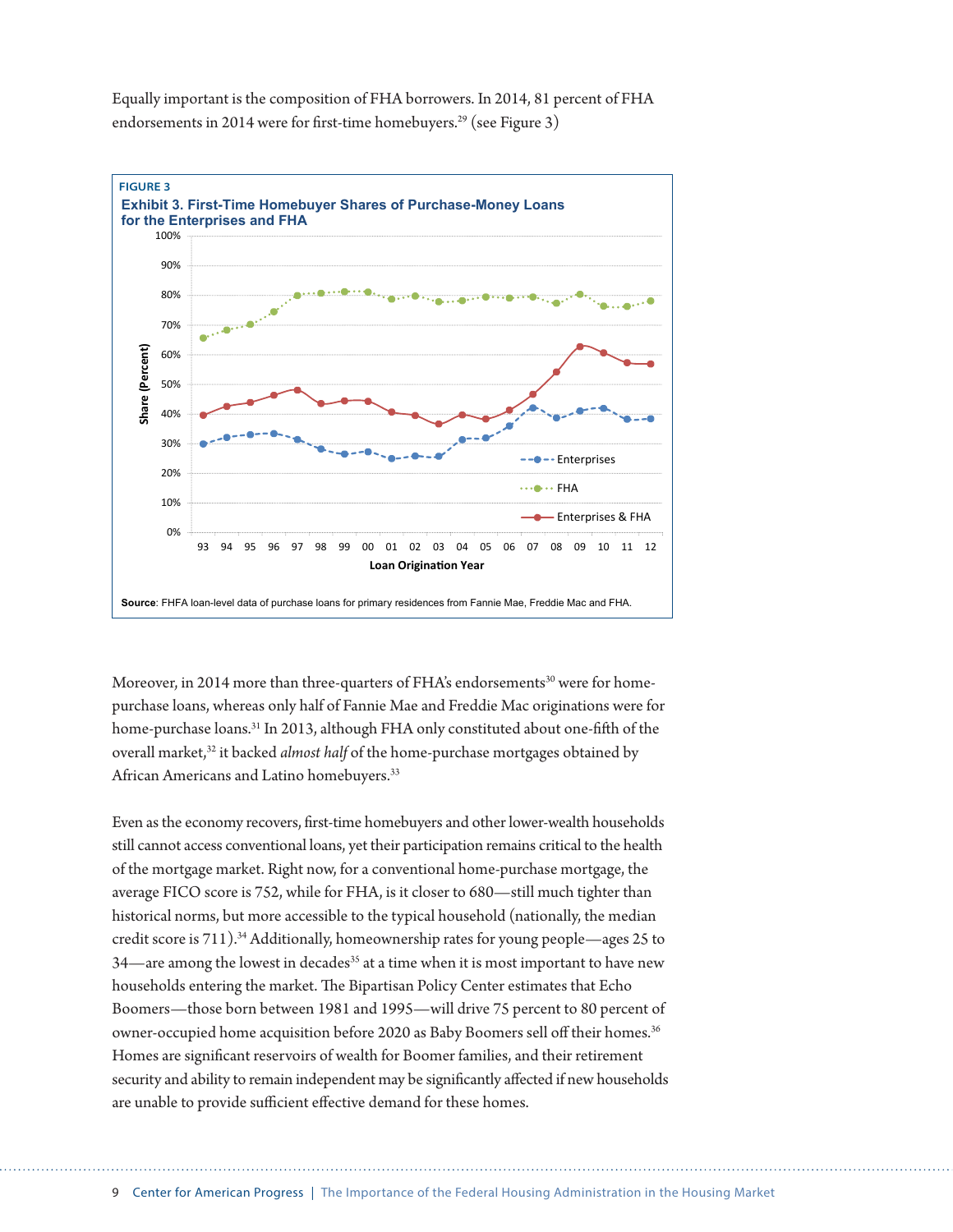## II. Current financial condition: Recovering from its crisis role

Today, FHA's Mutual Mortgage Insurance Fund is back in the black, with a value of positive \$4.8 billion.37 The current state of the fund reflects a \$21 billion dollar improvement over the past two years. While the agency has not yet rebuilt its capital cushion to the statutory 2 percent level, it is well on its way to doing so while continuing to balance its dual mission of supporting homeownership while maintaining the fund.

FHA's announcement in January 2015 that it would reduce its annual premium deserves fuller explanation. Since the crisis, FHA has increased its premiums five times, including increasing both the upfront premium and the annual premium and disallowing the cancellation of the annual premium after the loan-to-value ratio hits 78 percent.<sup>38</sup> This recent reduction applies only to the amount of the annual premium and only partially rolls back the increases made since the crisis. The upfront premium remains unchanged and the annual premium is still in place for the life of the loan.

Even after the premium cut, the Office of Management and Budget, or OMB, projects that new loans in FY 2016 will make a net profit to taxpayers of 3.7 percent on an average FHA loan—and a gross profit to taxpayers of  $$6.423$  billion<sup>39</sup>—and both FHA actuaries and Moody's Analytics have found the premium reduction will not make a very significant difference in the time it takes FHA to reach the 2 percent mark.<sup>40</sup> In short, this is a modest, carefully calibrated action that strikes the proper balance between increasing access to credit and maintaining fiscal prudence.

Chairman Jeb Hensarling's claim that the U.S. Department of Housing and Urban Development, or HUD, is violating the law by reducing its annual premium at a time when the ratio has not yet returned to 2 percent<sup>41</sup> takes the required ratio out of the context of the entire statute. Specifically, when the insurance fund is undercapitalized, the HUD secretary may "propose and implement any adjustments to the insurance premiums" and must consider FHA's capital requirements alongside other "operational goals," including "meeting the needs of homebuyers with low down-payments and first-time homebuyers by providing access to mortgage credit."42

As HUD Secretary Julián Castro explained in his recent remarks to this committee, after FHA analyzed the effect of these increases, their data showed that the increases had resulted in FHA collecting about \$17 thousand from each borrower to cover projected risk of less than \$5 thousand.<sup>43</sup> This massive overcharging was negatively affecting FHA's mortgage volume, and while it is possible that some borrowers may have gone to the conventional market, given how many FHA borrowers cannot access the conventional market, it appeared more likely that otherwise underserved borrowers were simply not accessing the market at all. Additionally, especially as Fannie Mae and Freddie Mac reduce their own down payment requirements, FHA has an obligation to ensure the credit quality of its entire book of business, which means avoiding excessive adverse selection.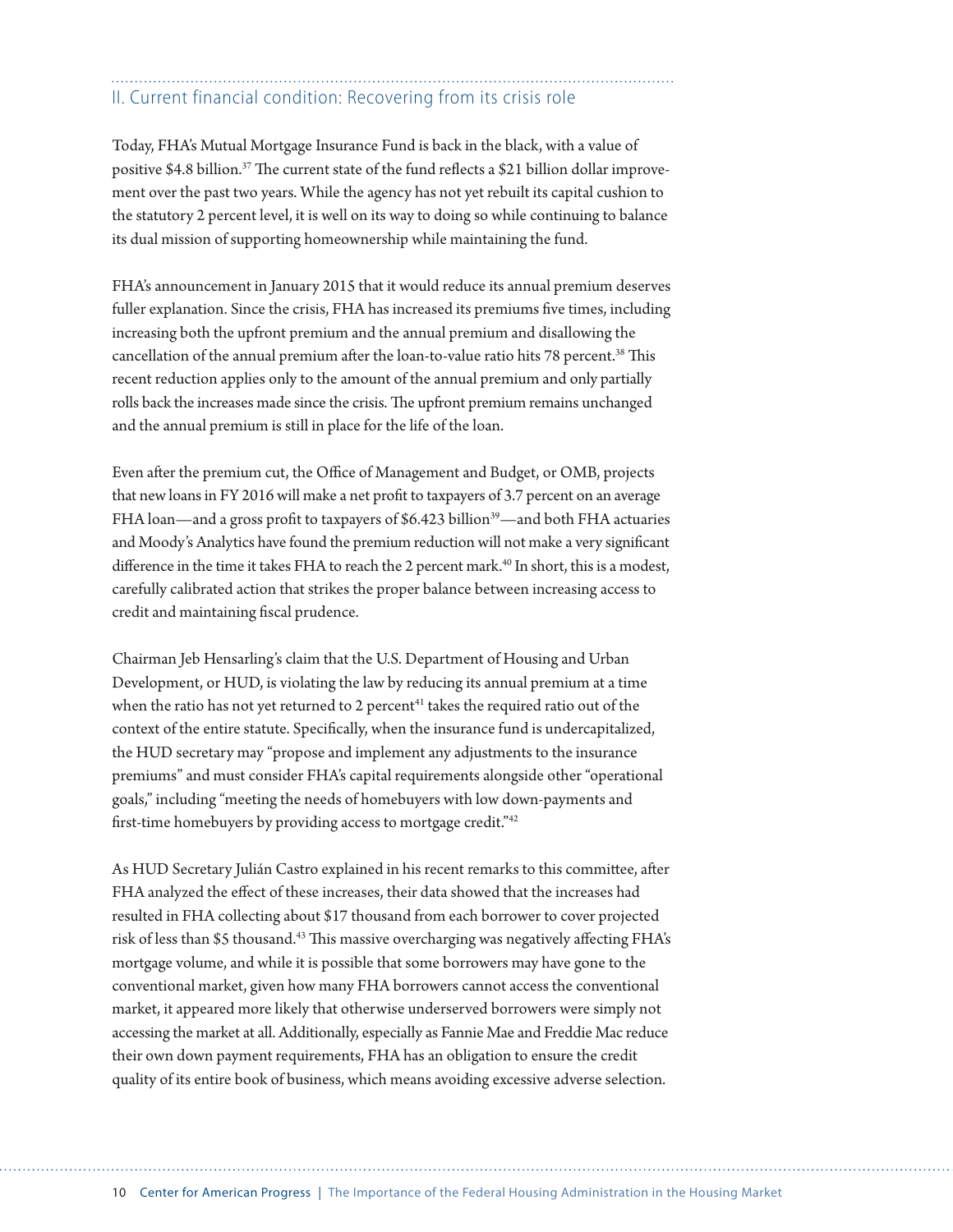In short, correcting the pricing to meet the homeownership needs of its target market and to ensure the credit quality of its business is as important within the context of the statute as reaching the required capital ratio, especially when it is done in a way that does not significantly alter progress toward reaching the ratio. Considering that the 1990 statute initially gave FHA 10 years to grow its reserves to the 2 percent level, expecting FHA to return to that level far more rapidly after the worst economic downturn since the Great Depression is unrealistic and could put the taxpayer at increased, not decreased, risk.

Beyond the question of the premium reduction, it's important to understand exactly what the actuary is measuring and what the capital reserve ratio means. The actuary takes a very conservative approach, examining whether, if the agency were to stop insuring loans today, it has enough cash and reserves on hand to meet all of its existing insurance obligations. The 2 percent standard is unrelated to whether the agency has sufficient cash on hand to meet day-to-day obligations; the 46 billion it has is projected to be more than enough.<sup>44</sup> The 2 percent capital reserve ratio refers to a rainy-day fund, or a cushion, over and above the amount that the actuary currently believes is necessary to pay claims.

In the case of FHA, evaluating its financial position without accounting for its future business is especially conservative given that the agency's future business is likely to be far more profitable than in the past. The increased premiums FHA is collecting (even after the recently announced premium reduction), the policy and process improvements that are detailed in the previous section of this testimony, and the very high credit quality loans on its books are leading to record profits.<sup>45</sup> For example, the number of borrowers with credit scores below 620 has declined precipitously since 2008.<sup>46</sup> Loans insured from FY 2010 through 2014 are expected to contribute \$45 billion to the fund over their lifetime (see Figure 4).

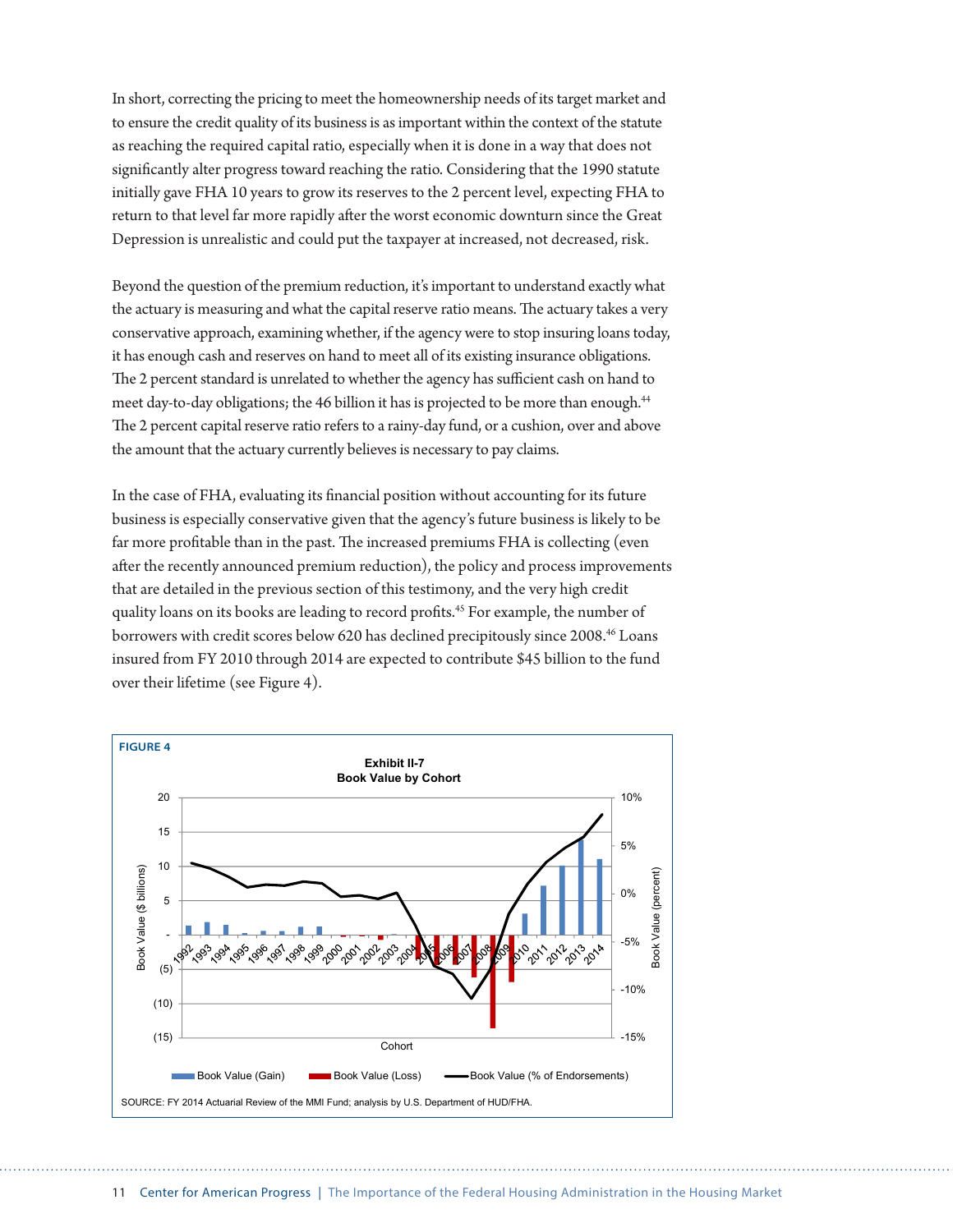Other indicators of high-quality business include the following:

- A 13 percent improvement in serious delinquency rates since last year.
- Loans insured in FY 2010 through 2013 are four times less likely to be seriously delinquent than loans insured from FY 2007 to 2009.
- Recovery rates—the amount of an insurance claim FHA can recover through actions such as home sales—have improved by 64 percent over the past two years.<sup>47</sup>
- Early payment delinquency rates—which is the rate at which borrowers miss three payments in the first six months after origination, and a good measure of whether the agency is insuring bad loans—have declined dramatically from about 2 percent in 2007 to only one-quarter of a percent in 2013.
- FHA's failure rate—the sum of to-date claims and loans in foreclosure—continues to improve for each subsequent book of business.<sup>48</sup>

Note that the excellent performance of the loans described above is based on business that consists predominantly of low down payment loans made to households with credit scores typical of the American public. In FY 2014, 75 percent of borrowers had loan-tovalue ratios above 95 percent, and the median borrower credit score was 680, which demonstrates the ongoing strength of the core FHA business model.

It is also likely that FHA's financial position will continue to improve because the strains of recent years were primarily due to projected and realized losses from FY 2007 through 2009 loans—loans strongly impacted by the recession and increases in unemployment, declining home price values, and low levels of premium revenue. (see Figure 5) During those years, FHA was ramping up its production 450 percent to compensate for the virtual collapse of private-label loans, realizing that investing in these loans would likely lead to losses, but those losses would pale in comparison to the losses suffered if the market were allowed to experience a devastating collapse.<sup>49</sup>

As noted previously, a significant portion of these losses stem directly from the sellerfunded down payment assistance program, which is expected to lead to 25 percent of the losses in the 2007–2009 books and ultimately cost the agency \$16 billion dollars in losses, according to the independent actuary.<sup>50</sup> If not for these loans, FHA would be significantly closer to meeting the 2 percent capital ratio, and it is unlikely it the agency would have required a draw from the Treasury.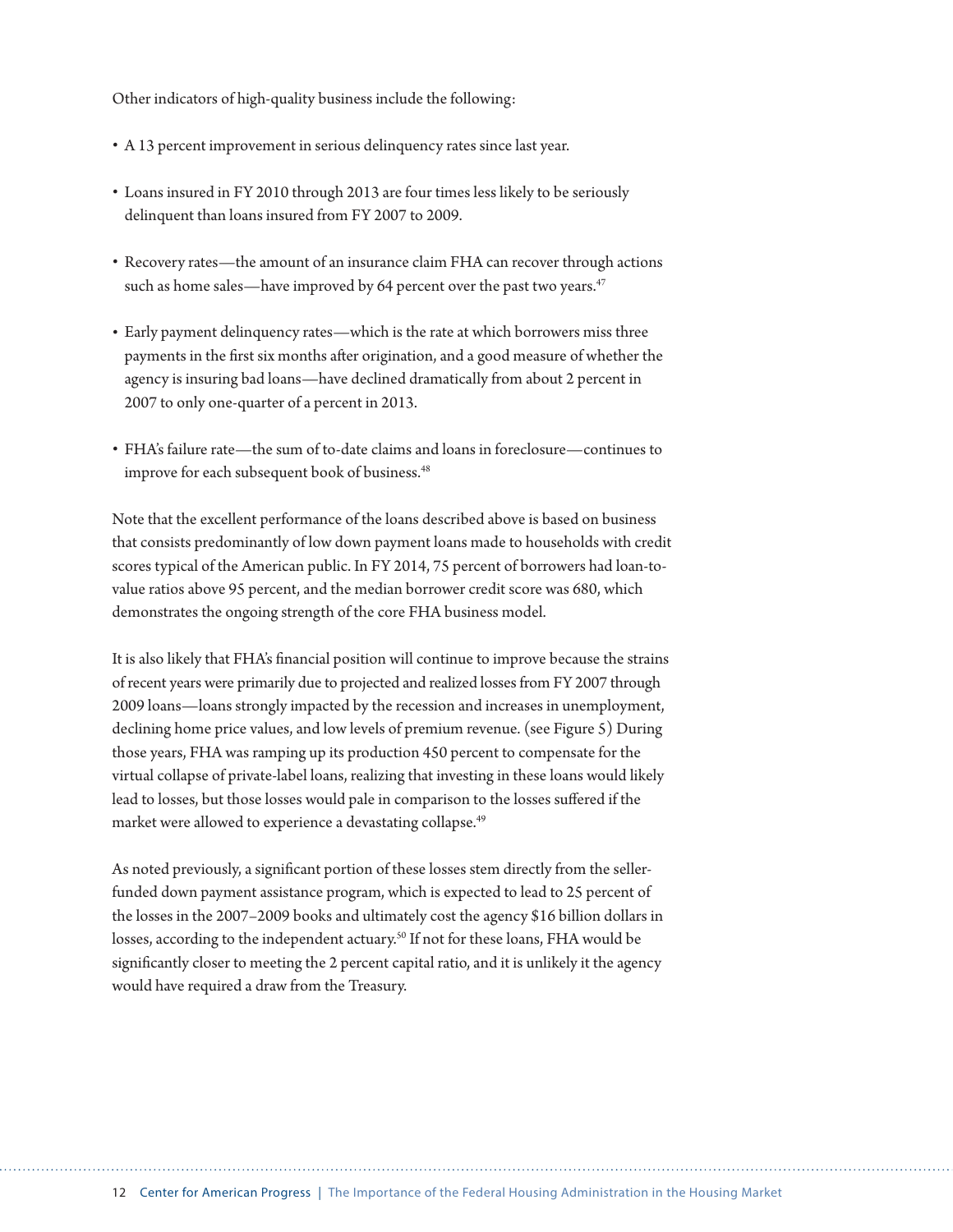

#### **Overall, FHA-insured loans perform much better than subprime loans**



Percentage of mortgages that have missed at least three consecutive payments or are in foreclosure processing by type of loan

Another significant contributor to FHA's financial weakness has been its reverse mortgage portfolio, which currently has an economic value of negative 1.17 billion. The new estimated value for reverse loans is a decline from the FY 2013 value, a decline primarily driven by expectations for higher interest rates in the long term. Due to the nature of reverse mortgages, most default risk lies far in the future, meaning that their value is extremely sensitive to small changes in interest rate expectations.<sup>51</sup>

Here too, FHA has made policy changes that will help its financial position, as noted previously. As a result of these changes, the independent actuary projects that the next five years of reverse mortgage originations will be profitable for FHA, which will reduce the shortfall FHA faces on this business line.<sup>52</sup>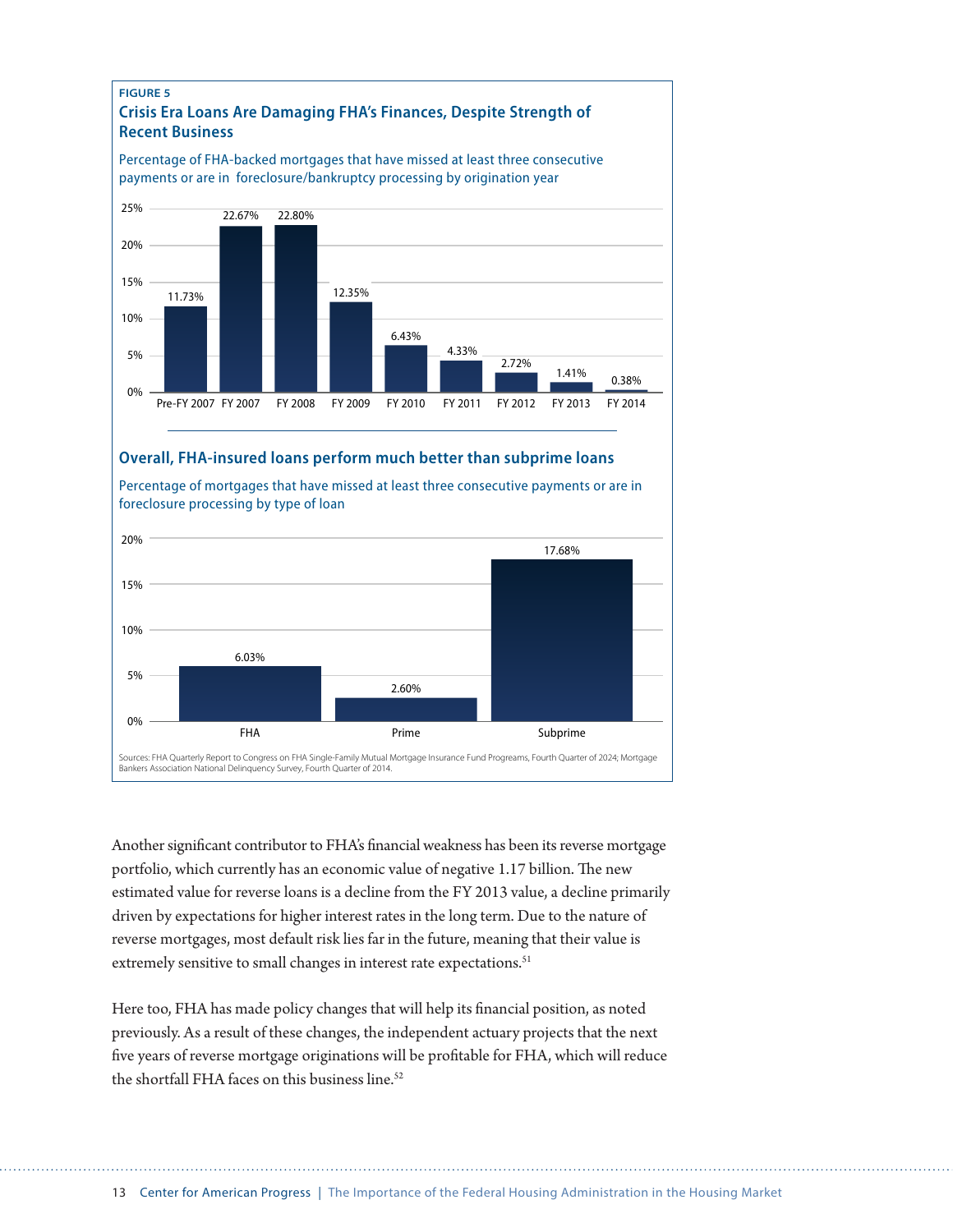# III. Recommendations moving forward

While FHA has taken critical actions to protect taxpayers, strengthen their risk management, and ensure borrowers receive loans in which they can succeed, additional steps are still needed. We believe these steps will further reduce risk to the taxpayer while enhancing access to mortgage credit for qualified households and strengthening neighborhoods.

One very important way in which FHA lending could be made even safer is to encourage and fund broader availability of housing counseling. FHA had developed a pilot program to do so called the Homeowners Armed with Knowledge, or HAWK, program. HAWK would have connected new homebuyers with high-quality housing counseling in exchange for a reduction in mortgage insurance premiums. The program made good economic sense: Research suggests that pre-purchase housing counseling can play an important role in reducing loan delinquency rates, likely by ensuring that borrowers understand the risks and costs of homeownership and by encouraging borrowers to buy a home they can afford.53 HAWK also included a yet-to-be-introduced component that would link troubled borrowers with housing counselors, which significantly improves a homeowner's chance of avoiding foreclosure.<sup>54</sup>

Unfortunately, Congress used the FY 2015 spending bill to prohibit HUD from implementing HAWK,<sup>55</sup> although due to the nature of the vote, there was no meaningful discussion or debate about the merits of the program. CAP strongly recommends that Congress reconsider this decision and discuss whether FHA could implement the program in a way that Congress would support.

Congress should also support FHA's ability to invest in its infrastructure and quality assurance processes. The administrative fee proposed in the administration's FY 2015 and 2016 budgets could serve as a starting point for discussions.<sup>56</sup> In the meantime, Congress can enable FHA to better manage its counterparties by giving the agency the authority it has requested to better monitor and enforce lender and servicer compliance, including enhanced indemnification authority, expanded authority to terminate lenders, and the authority to transfer servicing from underperforming servicers.

To encourage lenders to serve more borrowers, FHA should complete its work on its Quality Assurance Taxonomy and certification process, and it should also complete work on creating a supplemental performance metric as a companion to the Compare Ratio<sup>57</sup> that will take FHA's target mix of borrower characteristics into account when evaluating the performance of a lender's loans. By reducing lender uncertainty and combating misaligned incentives for lenders, each of these efforts will help expand access to credit for creditworthy borrowers who meet FHA's underwriting requirements. Congress can further support these efforts by giving FHA the authority it needs to modify the Compare Ratio.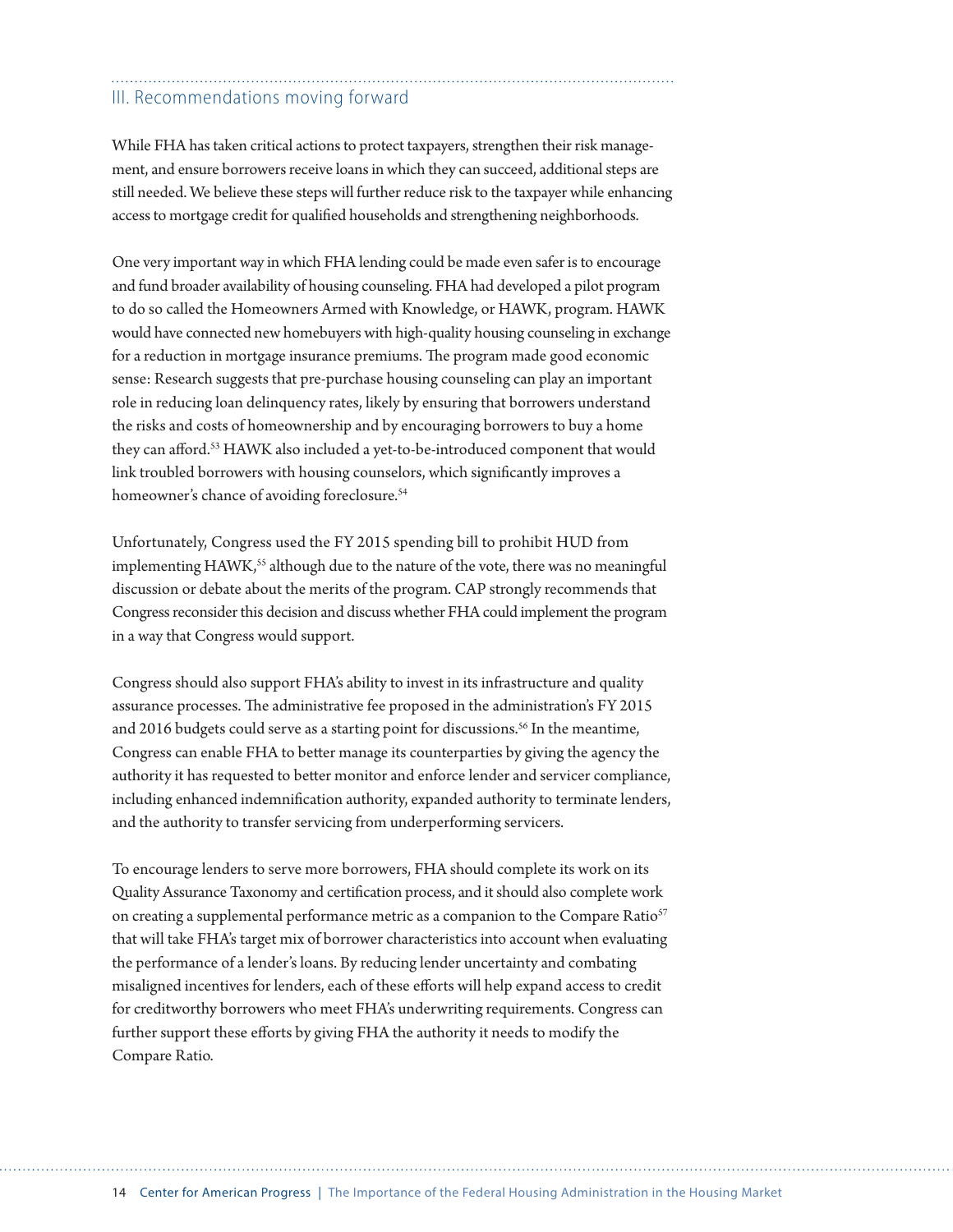While FHA has recently updated its loss mitigation requirements, including a revised set of alternatives to foreclosure that every servicer must consider before completing a foreclosure, many servicers do not appear to be complying with these rules. FHA should therefore require that a servicer provide clear proof that it complied with these new guidelines before it pays out an insurance claim. FHA also should require that its loan servicers give homeowners notice describing FHA's loss mitigation option and develop an effective mechanism through which homeowners can address a servicer's noncompliance with FHA's loss mitigation requirements. Additionally, as FHA continues developing its handbooks, it should continue to work with homeowner representatives to clarify important issues covered by the servicing handbook, such as treatment of successors-ininterest, the effect of bankruptcy, and relation of the handbook to existing regulations.

We also suggest the following improvements to the DASP note sales program.<sup>58</sup>

- FHA should require all buyers to work with existing homeowners to keep them in their homes if possible through a sustainable, permanent loan modification or to provide them with a foreclosure alternative such as a short sale or deed-in-lieu of foreclosure if a modification is not possible—perhaps using the Treasury Department's Making Home Affordable program.
- For properties where foreclosure cannot be avoided, FHA should require buyers to prioritize selling to owner-occupants, donating them to a nonprofit or local government or converting them into a well-maintained, affordable rental unit.<sup>59</sup>
- FHA should help nonprofits participate effectively in the bidding process because neighborhood-based nonprofits often produce the best outcomes for families and neighborhoods.
- Before placing loans in a sale pool, FHA should ensure that mortgage servicers have fully complied with the agency's requirements for attempting to assist borrowers and that the home is still occupied before placing a loan into distressed mortgage sale programs.
- FHA should collect and share more detailed performance data about the programs so the public can fully understand their effectiveness.

Another way that FHA can help hard-hit neighborhoods is to improve its mortgage product for homes that need rehabilitation, which is known as the  $203(k)$  program. This program allows homebuyers to include renovation and repair costs in their mortgage. Beyond improving it for individual homeowners, FHA could provide expanded access to the program for nonprofit affordable-housing and community development groups.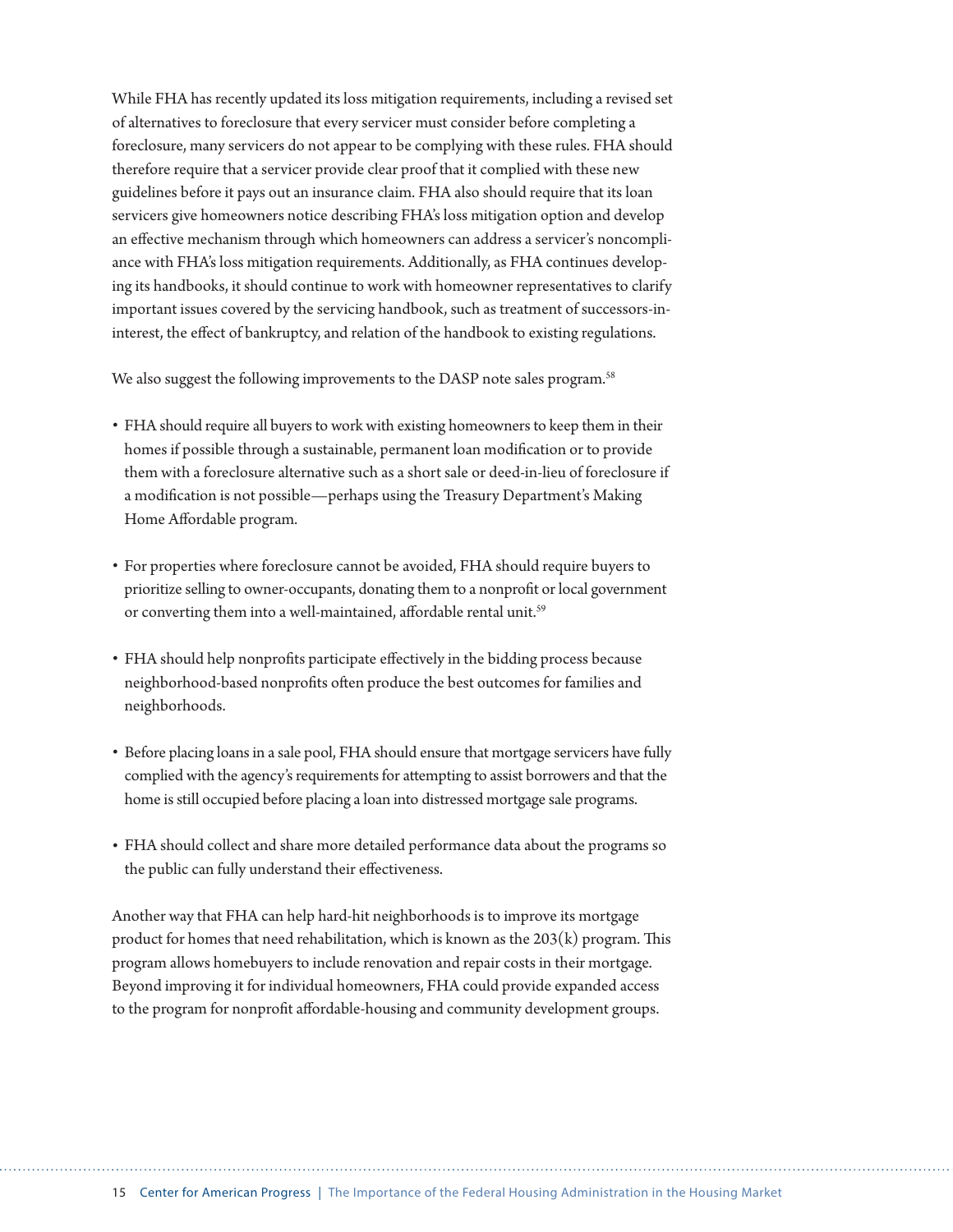To further improve reverse mortgages, HUD should provide meaningful protection for surviving spouses when they are not named on the loan to prevent them from losing their home at a very vulnerable time of life. Recently, HUD developed an option that would allow for the early assignment of the HECM mortgages at issue to the agency.<sup>60</sup> Unfortunately, most surviving spouses will not be able to use this option, both because many will not be able to come up with the funds necessary to qualify for the option and because a lender has discretion whether or not to permit this option.

In terms of involving private capital, if FHA considers pursuing single-family risk sharing as a means to more accurate pricing of FHA insurance and more protection of taxpayers, policymakers need to proceed cautiously and learn from the past. Previous programs of this nature have harmed FHA's bottom line due to improper alignment of incentives and considerations of the different objectives of counterparties.<sup>61</sup>

FHA has both a business and public policy function: it runs a large insurance company and should do so in a prudent and fiscally responsible manner. But its overarching mission is to serve borrowers and communities rather than to return a profit to shareholders. Private counterparties will focus only on the bottom line, which can be an effective force when properly harnessed but can sometimes conflict with FHA's policy goals. It is also important that private capital not cream profits in a way that would destabilize the insurance fund. Because of these different missions, it might make more sense to involve private capital and PMI companies in the national housing market through expanding the risk-sharing opportunities at Fannie Mae and Freddie Mac rather than through FHA.

However, if FHA moves in this direction, it should structure any efforts at risk sharing very deliberately to advance rather than compromise its mission. The agency will need to establish strong standards for counterparties, have the resources to adequately police these counterparties, and have the political independence necessary to enter into only those agreements that make sense and to terminate partnerships with bad partners as needed.

Finally, FHA should continue to explore how to improve risk estimates on FHA insurance. However, it would be a mistake to approach this problem by intentionally inflating the cost of that risk through so-called fair-value budget reporting. Instead of improving the accuracy of cost estimates for credit programs, it actually makes them less accurate by biasing apparent costs upward, and distorts the government's true fiscal position.<sup>62</sup> According to a recent analysis by Enterprise Community Partners, a shift to fair-value reporting would cost FHA \$18 billion in resources, which could seriously limit FHA's availability to the market.<sup>63</sup> In other words, it could cause serious harm to programs such as FHA while doing nothing to actually reduce taxpayer exposure to loss.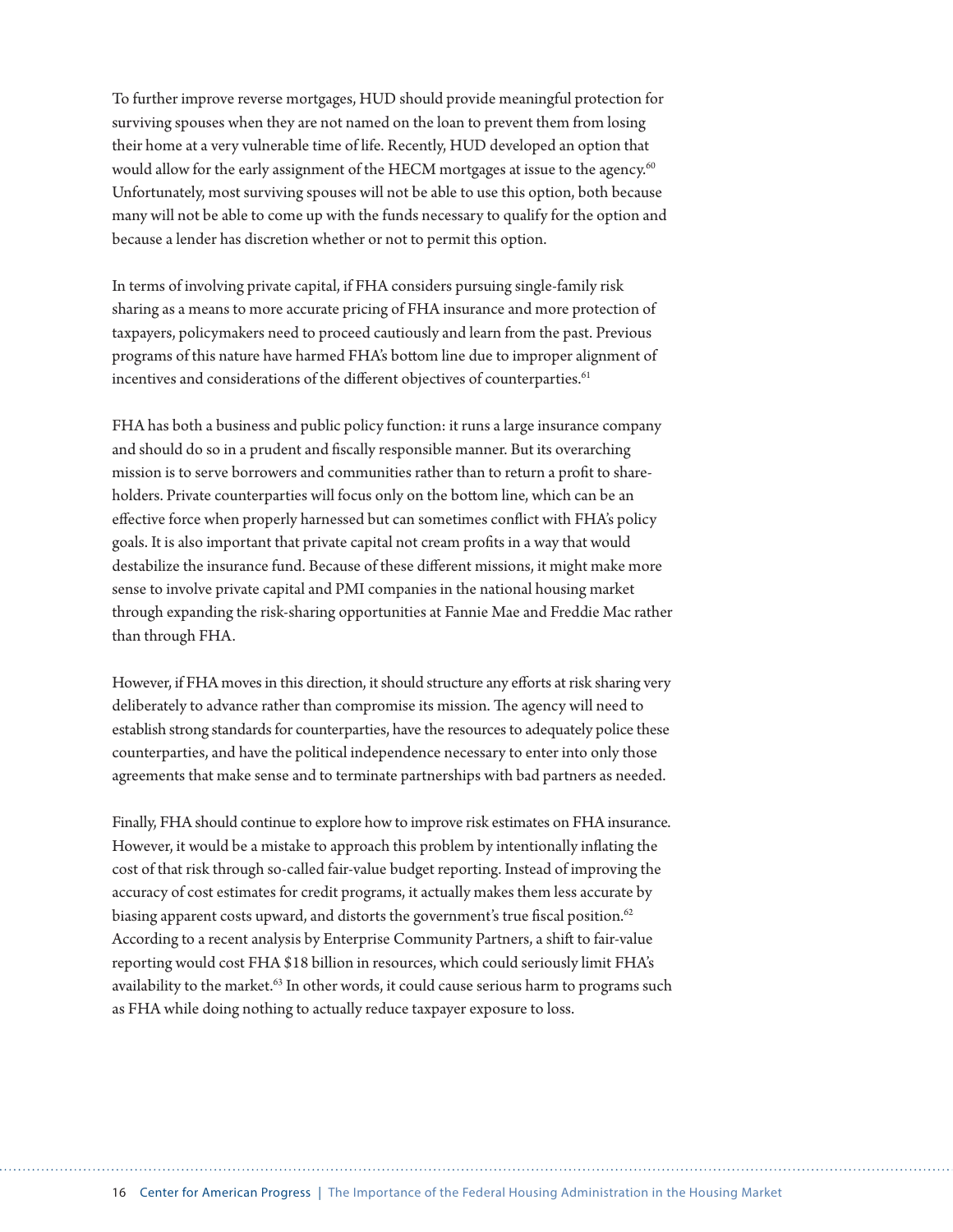### Conclusion

FHA plays a key role in helping creditworthy homebuyers—especially those of modest means—obtain access to credit to purchase a home. Owning a home provides economic and social stability for middle-class families, builds wealth that can be leveraged and transferred across generations, and encourages residents to maintain their properties and invest in their communities.

In recent years, FHA has worked hard to balance its mission of supporting homeownership with its obligation to protect the insurance fund in a dynamic environment. Just as the significant increases in premiums over the past several years helped reverse the downward financial trajectory, the recent recalibration of the premium will help ensure that FHA continues to be available to the underserved borrowers that most need it.

Additionally, today's hearing highlights the importance of a continued conversation about the future of housing finance in America across all channels. Fannie and Freddie cannot remain in conservatorship indefinitely, and the market needs a steady supply of first-time homebuyers who can then become move-up homebuyers. Many of these buyers will be people of color or young people shouldering student debt, and they may not have the means to put 20 percent down. Important questions must be resolved about how to bring private capital back into the market, how to minimize government and taxpayer support while still providing long-term, sustainable lending, and how to serve the buyers of the future.

I welcome the opportunity to discuss these important matters with you in the coming months. Thank you again for inviting me today, and I look forward to your questions.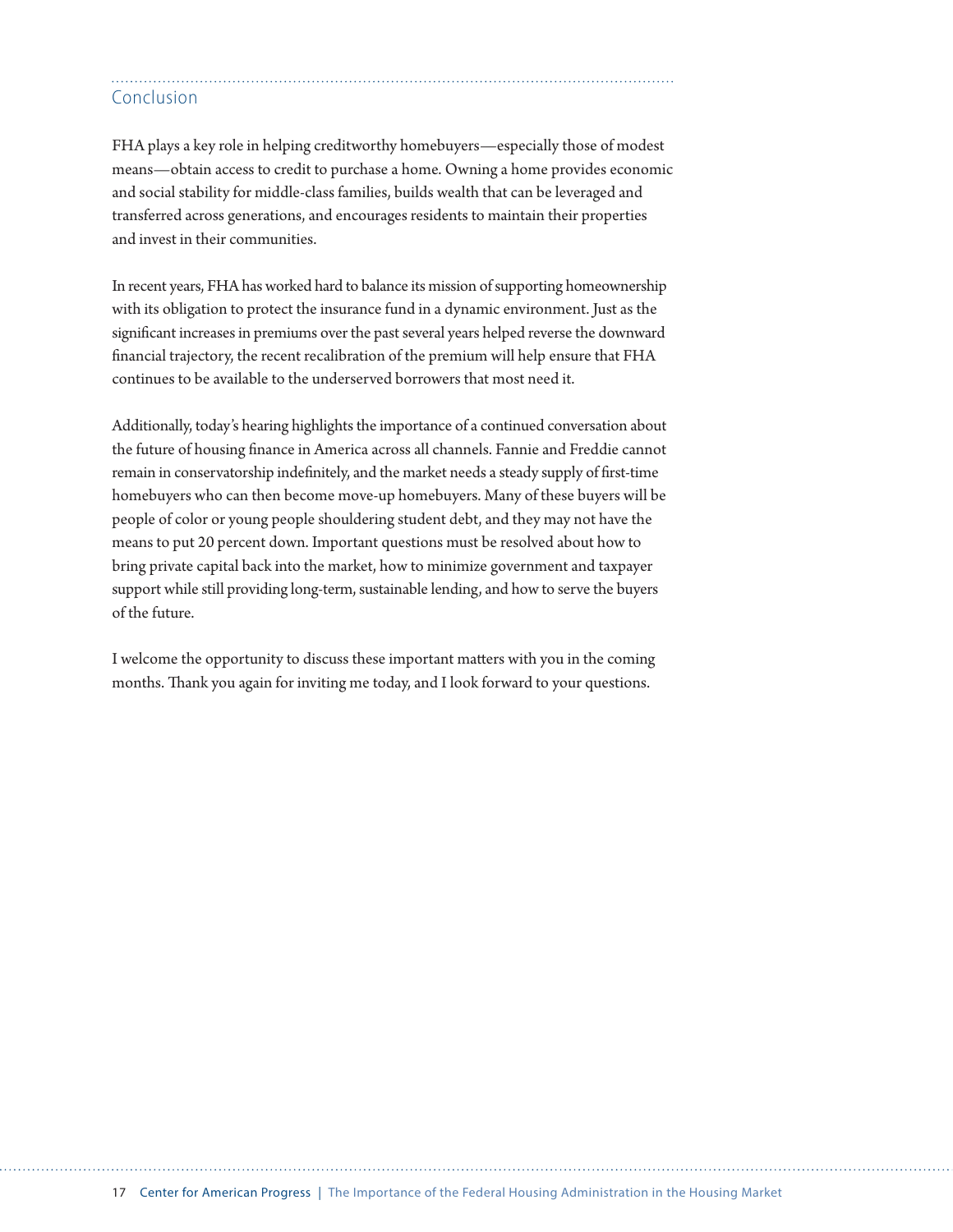### Endnotes

- 1 Prashant Gopal, "U.S. Homeownership Rate Falls to the Lowest Since 1995," Bloomberg, April 29, 2014, available at [http://](http://www.bloomberg.com/news/2014-04-29/u-s-homeownership-rate-falls-to-the-lowest-since-1995.html) [www.bloomberg.com/news/2014-04-29/u-s-homeownership](http://www.bloomberg.com/news/2014-04-29/u-s-homeownership-rate-falls-to-the-lowest-since-1995.html)[rate-falls-to-the-lowest-since-1995.html](http://www.bloomberg.com/news/2014-04-29/u-s-homeownership-rate-falls-to-the-lowest-since-1995.html); Joint Center for Housing Studies of Harvard University, "America's Rental Housing: Evolving Markets and Needs" (2013), Table A-1, available at [http://www.jchs.harvard.edu/sites/jchs.harvard.](http://www.jchs.harvard.edu/sites/jchs.harvard.edu/files/ahr2013_appendix_tables.pdf) [edu/files/ahr2013\\_appendix\\_tables.pdf.](http://www.jchs.harvard.edu/sites/jchs.harvard.edu/files/ahr2013_appendix_tables.pdf)
- 2 Richard Green and Susan Wachter, "The American Mortgage in Historical and International Context," *Journal of Economic Perspectives* 19(4) (2005): 93 – 114.
- 3 Julián Castro, Testimony before the House of Representatives Committee on Financial Services, "The Future of Housing in America: Oversight of the Federal Housing Administration," February 11, 2015, available at [http://financialservices.](http://financialservices.house.gov/uploadedfiles/hhrg-114-ba00-wstate-jcastro-20150211.pdf) [house.gov/uploadedfiles/hhrg-114-ba00-wstate-jcastro-](http://financialservices.house.gov/uploadedfiles/hhrg-114-ba00-wstate-jcastro-20150211.pdf)[20150211.pdf](http://financialservices.house.gov/uploadedfiles/hhrg-114-ba00-wstate-jcastro-20150211.pdf).
- 4 Testimony of Julia Gordon Before the Financial Crisis Inquiry Commission, available at [http://www.responsiblelending.](http://www.responsiblelending.org/mortgage-lending/policy-legislation/Gordon-FCIC-testimony-final.pdf) [org/mortgage-lending/policy-legislation/Gordon-FCIC](http://www.responsiblelending.org/mortgage-lending/policy-legislation/Gordon-FCIC-testimony-final.pdf)[testimony-final.pdf;](http://www.responsiblelending.org/mortgage-lending/policy-legislation/Gordon-FCIC-testimony-final.pdf) Testimony of Michael Calhoun, Before the U.S. House of Representatives Committee on Financial Services "H.R. 1728, the Mortgage Reform and Anti-Predatory Lending Act of 2009," April 23, 2009, available at [http://](http://www.responsiblelending.org/mortgage-lending/policy-legislation/congress/calhoun-testimony-4-23-09-final-1.pdf) [www.responsiblelending.org/mortgage-lending/policy](http://www.responsiblelending.org/mortgage-lending/policy-legislation/congress/calhoun-testimony-4-23-09-final-1.pdf)[legislation/congress/calhoun-testimony-4-23-09-final-1.pdf](http://www.responsiblelending.org/mortgage-lending/policy-legislation/congress/calhoun-testimony-4-23-09-final-1.pdf)
- 5 Bernadette Kogler, Ann Schnare, and Tim Willis, "Lender Perspectives on FHA's Declining Market Share" (Washington: Housing America and the Mortgage Bankers Association, 2006), available at [http://www.housingamerica.org/RIHA/](http://www.housingamerica.org/RIHA/RIHA/Publications/54184_5945_LenderPerspectives_080106.pdf) [RIHA/Publications/54184\\_5945\\_LenderPerspectives\\_](http://www.housingamerica.org/RIHA/RIHA/Publications/54184_5945_LenderPerspectives_080106.pdf) [080106.pdf](http://www.housingamerica.org/RIHA/RIHA/Publications/54184_5945_LenderPerspectives_080106.pdf).
- 6 Ta-Nehisi Coates, "The Case for Reparations," *The Atlantic,*  June 2014, available at [http://www.theatlantic.com/](http://www.theatlantic.com/features/archive/2014/05/the-case-for-reparations/361631/) [features/archive/2014/05/the-case-for-reparations/361631/](http://www.theatlantic.com/features/archive/2014/05/the-case-for-reparations/361631/)
- 7 Jim Carr, "It's Time to End 'Exclusionary Lending'," *American Banker*, October 22, 2014, available at [http://www.](http://www.americanbanker.com/bankthink/its-time-to-end-exclusionary-lending-1070728-1.html) [americanbanker.com/bankthink/its-time-to-end-exclusionary](http://www.americanbanker.com/bankthink/its-time-to-end-exclusionary-lending-1070728-1.html)[lending-1070728-1.html](http://www.americanbanker.com/bankthink/its-time-to-end-exclusionary-lending-1070728-1.html)
- 8 According to FHA, the value of the fund would be positive by nearly 21 million without the SFDPA program. U.S. Department of Housing and Urban Development, "Summary of FY2014 FHA Annual Report to Congress on the Financial Health of the Mutual Mortgage Insurance Fund."
- 9 *The Housing and Community Development Act of 1987*, Public Law 100-242, 100th Cong., 2nd Sess. (February 5, 1988).
- 10 House Financial Services Committee, *The Future of Housing in America: Oversight of the Federal Housing Administration,* 114th Cong., 1st sess, 2015.
- 11 *Dodd-Frank Wall Street and Consumer Protection Act,* Public Law 111-203, 111<sup>th</sup> Congress, 2<sup>nd</sup> Session (July 21, 2010), Section 1412. The primary difference between the CFPB and FHA's qualified mortgage definition is that FHA does not have a bright-line cut-off of 43 percent debt-to-income ratio, instead requiring manual underwriting for many loans in that category.
- 12 Julián Castro, Testimony before the House of Representatives Committee on Financial Services,
- 13 John Griffith, "As the FHA's Finances Continue to Improve, It's Time to Focus on Access," Enterprise Housing Horizon*,*  November 18, 2014, [http://blog.enterprisecommunity.com/](http://blog.enterprisecommunity.com/2014/11/finances-continue-improve) [2014/11/finances-continue-improve](http://blog.enterprisecommunity.com/2014/11/finances-continue-improve)
- 14 U.S. Department of Housing and Urban Development, "Annual Report to Congress Regarding the Financial Status of the FHA Mutual Mortgage Insurance Fund Fiscal Year 2014."
- 15 Ibid.

#### 16 Ibid.

- 17 Lei Ding, Roberto G. Quercia, Wei Li, and Janneke Ratcliffe, "Risky Borrowers or Risky Mortgages Disaggregating Effects Using Propensity Score Models," *Journal of Real Estate Research* 33 (2) (2011): 245-278, available at [http://ccc.unc.](http://ccc.unc.edu/contentitems/risky-borrowers-or-risky-mortgages-disaggregating-effects-using-propensity-score-models/) [edu/contentitems/risky-borrowers-or-risky-mortgages](http://ccc.unc.edu/contentitems/risky-borrowers-or-risky-mortgages-disaggregating-effects-using-propensity-score-models/)[disaggregating-effects-using-propensity-score-models/](http://ccc.unc.edu/contentitems/risky-borrowers-or-risky-mortgages-disaggregating-effects-using-propensity-score-models/).
- 18 Edward Pinto, "How the FHA Hurts Working-Class Families and Communities" (Washington: American Enterprise Institute, 2012), available at [http://www.aei.org/publication/how-the](http://www.aei.org/publication/how-the-fha-hurts-working-class-families-and-communities-2/)[fha-hurts-working-class-families-and-communities-2/.](http://www.aei.org/publication/how-the-fha-hurts-working-class-families-and-communities-2/)
- 19 Julia Gordon, Testimony before the Financial Crisis Inquiry Commission, January 13, 2010,
- 20 Eric Stein, Testimony before the House of Representatives Subcommittee on Financial Institutions and Consumer Credit, "The Impact of Dodd-Frank's Home Mortgage Reforms: Consumer Market Perspectives," July 11, 2011, available at [http://financialservices.house.gov/uploaded](http://financialservices.house.gov/uploadedfiles/hhrg-112-ba15-wstate-estein-20120711.pdf)[files/hhrg-112-ba15-wstate-estein-20120711.pdf](http://financialservices.house.gov/uploadedfiles/hhrg-112-ba15-wstate-estein-20120711.pdf).

21 Ibid.

- 22 U.S. Department of Housing and Urban Development, "FHA Single Family Activity in the Home-Purchase Market through June 2012" (2012), available at [http://portal.hud.gov/](http://portal.hud.gov/hudportal/documents/huddoc?id=fhamkt0612.pdf) [hudportal/documents/huddoc?id=fhamkt0612.pdf](http://portal.hud.gov/hudportal/documents/huddoc?id=fhamkt0612.pdf).
- 23 Kogler and others "Lender Perspectives on FHA's Declining Market Share."
- 24 According to the Federal Housing Finance Agency, private mortgage insurers underwrote \$193.4 billion in insurance in 2008, the first year after the housing bust. That was the industry's lowest volume since 2000. See Federal Housing Finance Agency, "State of the Private Mortgage Insurance Industry" (2009), available at [http://www.fhfa.gov/](http://www.fhfa.gov/PolicyProgramsResearch/Research/PaperDocuments/20090820_MMNote_09-4_N508.pdf) [PolicyProgramsResearch/Research/PaperDocuments/](http://www.fhfa.gov/PolicyProgramsResearch/Research/PaperDocuments/20090820_MMNote_09-4_N508.pdf) [20090820\\_MMNote\\_09-4\\_N508.pdf](http://www.fhfa.gov/PolicyProgramsResearch/Research/PaperDocuments/20090820_MMNote_09-4_N508.pdf).
- 25 PMI Group, one of the country's largest private mortgage insurers, filed for Chapter 11 bankruptcy in November 2011 after posting 16 straight quarterly losses. Another major insurer, Triad Guaranty Inc., stopped selling policies in July 2008. See Dawn McCarty and Steven Church, "PMI Group Seeks Bankruptcy After Regulators Take Over Main Unit," *Bloomberg Businessweek*, November 28, 2011, available at [http://www.bloomberg.com/news/articles/2011-11-23/](http://www.bloomberg.com/news/articles/2011-11-23/pmi-group-files-for-bankruptcy-protection-in-delaware-owing-736-million) [pmi-group-files-for-bankruptcy-protection-in-delaware](http://www.bloomberg.com/news/articles/2011-11-23/pmi-group-files-for-bankruptcy-protection-in-delaware-owing-736-million)[owing-736-million](http://www.bloomberg.com/news/articles/2011-11-23/pmi-group-files-for-bankruptcy-protection-in-delaware-owing-736-million).
- 26 John Griffith, "The Federal Housing Administration Saved the Housing Market" (Washington: Center for American Progress, 2012), available at [https://www.americanprogress.](https://www.americanprogress.org/issues/housing/report/2012/10/11/40824/the-federal-housing-administration-saved-the-housing-market/) [org/issues/housing/report/2012/10/11/40824/the-federal](https://www.americanprogress.org/issues/housing/report/2012/10/11/40824/the-federal-housing-administration-saved-the-housing-market/)[housing-administration-saved-the-housing-market/](https://www.americanprogress.org/issues/housing/report/2012/10/11/40824/the-federal-housing-administration-saved-the-housing-market/). This report cites data estimates from Moody's Analytics in October 2010.

27 Ibid.

- 28 Calculations based on U.S. Department of Housing and Urban Development, "Annual Report to Congress Regarding the Financial Status of the FHA Mutual Mortgage Insurance Fund Fiscal Year 2014."
- 29 U.S. Department of Housing and Urban Development, "Annual Report to Congress Regarding the Financial Status of the FHA Mutual Mortgage Insurance Fund Fiscal Year 2014" (2014), available at [http://portal.hud.gov/hudportal/](http://portal.hud.gov/hudportal/documents/huddoc?id=FY2014FHAAnnRep11_17_14.pdf) [documents/huddoc?id=FY2014FHAAnnRep11\\_17\\_14.pdf.](http://portal.hud.gov/hudportal/documents/huddoc?id=FY2014FHAAnnRep11_17_14.pdf)
- 30 Calculations from U.S. Department of Housing and Urban Development, "Annual Report to Congress Regarding the Financial Status of the FHA Mutual Mortgage Insurance Fund Fiscal Year 2014."

31 Fannie Mae and Freddie Mac 2014 10-K reports.